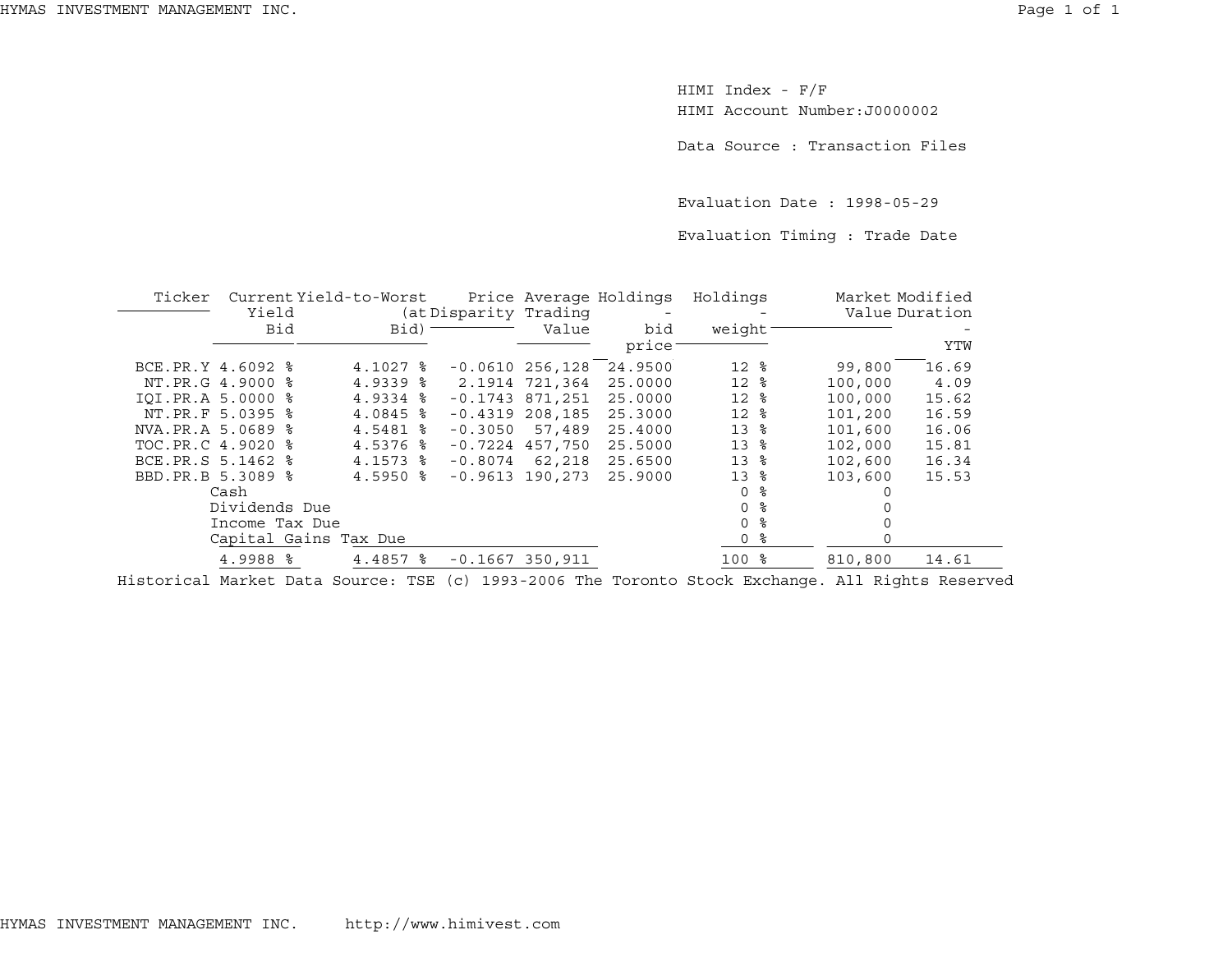HIMI Index - FloaterHIMI Account Number:J0000003

Data Source : Transaction Files

Evaluation Date : 1998-05-29

Evaluation Timing : Trade Date

| Ticker            |                        |  | Current Yield-to-Worst |  |                       |                   |              |                     | Price Average Holdings Holdings Market Modified |               |                |
|-------------------|------------------------|--|------------------------|--|-----------------------|-------------------|--------------|---------------------|-------------------------------------------------|---------------|----------------|
|                   | Yield                  |  |                        |  | (at Disparity Trading |                   |              |                     |                                                 |               | Value Duration |
|                   | Bid                    |  | Bid)                   |  |                       |                   | Value<br>bid | weight <sup>-</sup> |                                                 |               |                |
|                   |                        |  |                        |  |                       |                   | price        |                     |                                                 |               | YTW            |
| TFC.PR.A 4.8507 % |                        |  | $4.8997$ $\frac{6}{5}$ |  |                       | $-0.2768$ 143,419 | 23.4500      | 19                  | ႜ                                               | 93,800        | 15.55          |
| AL.PR.F 4.8946 %  |                        |  | $2.4551$ $\frac{6}{5}$ |  |                       | $-0.7900$ 53,961  | 24.9000      | 20%                 |                                                 | 99,600        | 0.16           |
| PWF.PR.A 4.5500 % |                        |  | $0.0002$ %             |  |                       | 2.5512 165,779    | 25,0000      | 20                  |                                                 | \$100.000     | 0.08           |
| TOC.PR.B 4.5409 % |                        |  | $-2.4177$ %            |  |                       | $-0.2402$ 242,731 | 25.0500      | 20                  |                                                 | % 100,200     | 0.08           |
| AL. PR.E 6.4103 % |                        |  | $-16.2298$ %           |  |                       | 3.4815 108,669    | 25.3500      |                     |                                                 | 20 % 101,400  | 0.09           |
|                   | Cash                   |  |                        |  |                       |                   |              | 0 %                 |                                                 |               |                |
|                   | Dividends Due          |  |                        |  |                       |                   |              | 0 %                 |                                                 | $\Omega$      |                |
|                   | Income Tax Due         |  |                        |  |                       |                   |              | 0 <sup>8</sup>      |                                                 |               |                |
|                   |                        |  | Capital Gains Tax Due  |  |                       |                   |              | 0 %                 |                                                 |               |                |
|                   | $5.0556$ $\frac{6}{5}$ |  | $-2.3915$ %            |  |                       | 0.9685 142,921    |              |                     |                                                 | 100 % 495,000 | 3.03           |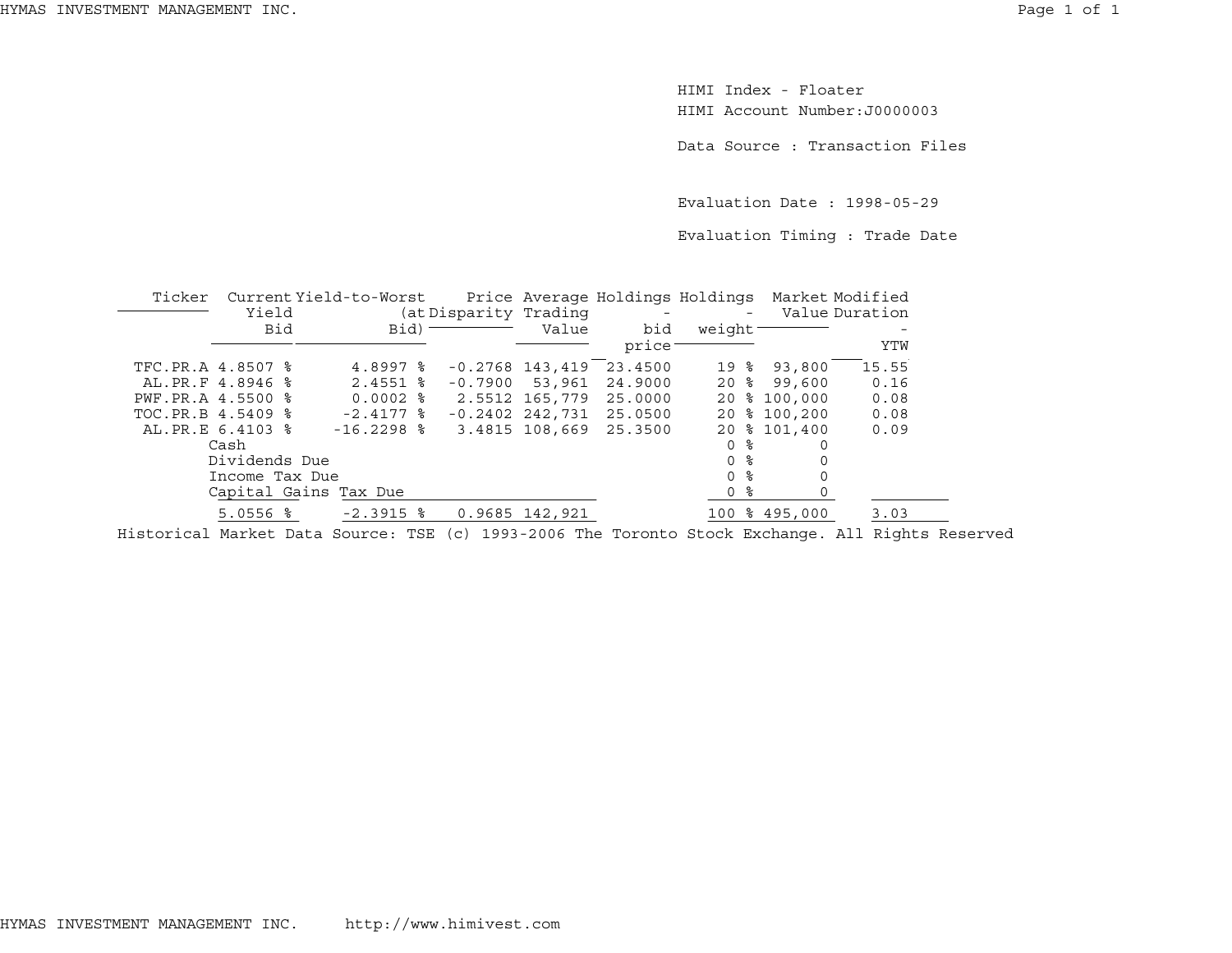HIMI Index - Split Share HIMI Account Number:J0000005

Data Source : Transaction Files

Evaluation Date : 1998-05-29

Evaluation Timing : Trade Date

| Ticker            |                        | Current Yield-to-Worst | Price          |                       | Average Holdings Holdings Market Modified |          |               |                |
|-------------------|------------------------|------------------------|----------------|-----------------------|-------------------------------------------|----------|---------------|----------------|
|                   | Yield                  |                        | (at Disparity) | Trading               |                                           | $\equiv$ |               | Value Duration |
|                   | Bid                    | $Bid$ ) –              |                | Value                 | bid                                       | weight   |               |                |
|                   |                        |                        |                |                       | price:                                    |          |               | YTW            |
| MUH.PR.A 5.4455 % |                        | $5.4582$ $%$           |                | $-0.95611,362,076$    | 15.1500                                   |          | 25 % 101,005  | 7.44           |
| YLD.PR.A 5.4054 % |                        | $5.3560$ $8$           |                | 1.1254 3,024,865      | 20.3500                                   |          | 25 % 101,750  | 6.20           |
| PIC.PR.A 5.5466 % |                        | $5.0970$ $\frac{6}{5}$ | $-0.2770$      |                       | 48,395 15.5500                            |          | 25 % 103,672  | 4.64           |
| CAC.PR.A 5.1724 % |                        | $4.9474$ $\frac{8}{9}$ |                | $-0.4115$ $111,029$   | 26.1000                                   |          | 25 % 104,400  | 7.13           |
|                   | Cash                   |                        |                |                       |                                           | 0 %      | 0             |                |
|                   | Dividends Due          |                        |                |                       |                                           | 0 %      |               |                |
|                   | Income Tax Due         |                        |                |                       |                                           | 0 %      | 0             |                |
|                   |                        | Capital Gains Tax Due  |                |                       |                                           | 0 %      |               |                |
|                   | $5.3917$ $\frac{6}{5}$ | $5.2119$ $\frac{6}{5}$ |                | $-0.1308$ 1, 124, 476 |                                           |          | 100 % 410,827 | 6.35           |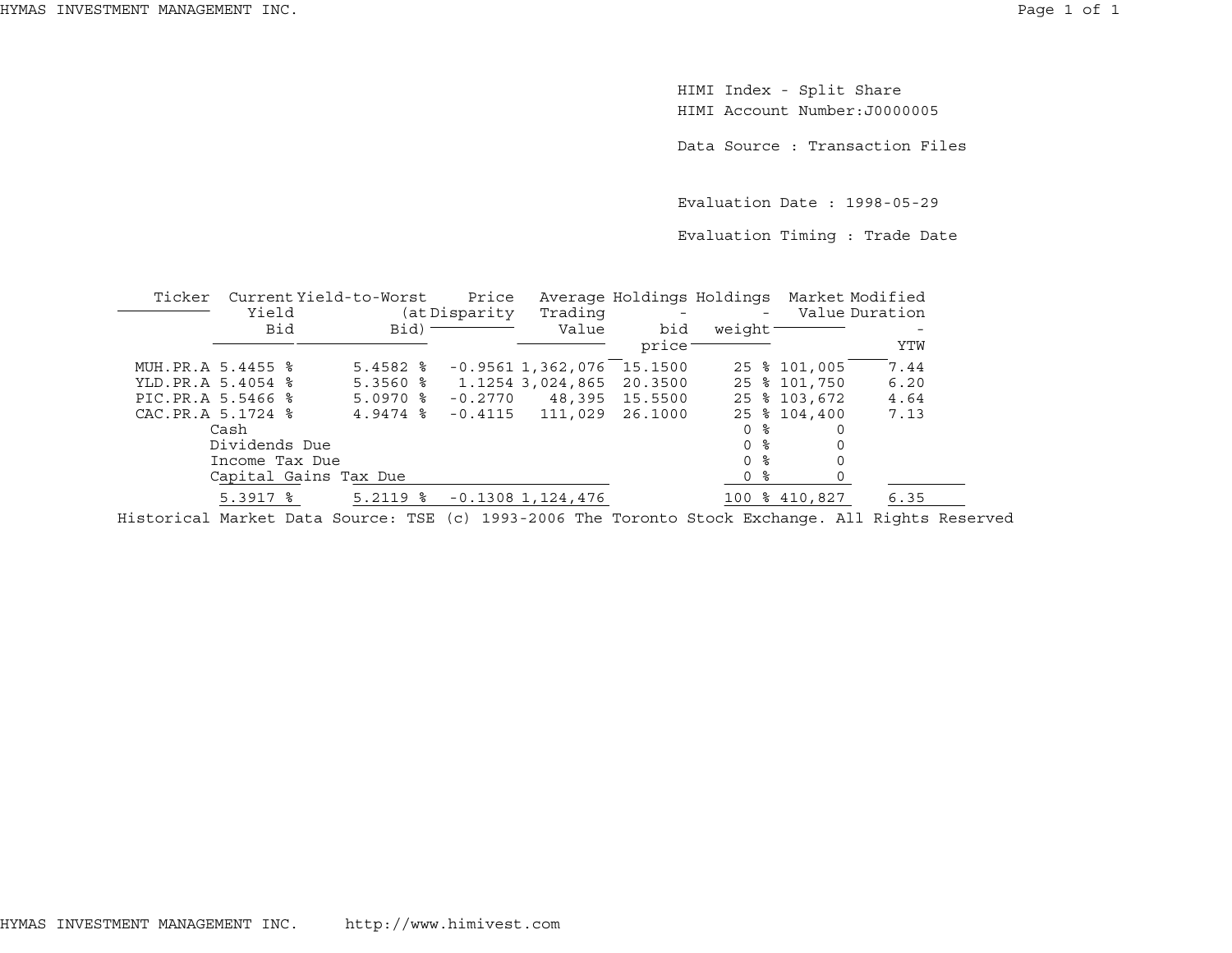HIMI Index - Op Ret HIMI Account Number:J0000004

Data Source : Transaction Files

Evaluation Date : 1998-05-29

Evaluation Timing : Trade Date

| Ticker            |       |     | Current Yield-to-Worst |   | Price         |                  | Average Holdings Holdings |                |             | Market Modified |
|-------------------|-------|-----|------------------------|---|---------------|------------------|---------------------------|----------------|-------------|-----------------|
|                   | Yield |     |                        |   | (at Disparity | Trading          | $\qquad \qquad -$         |                |             | Value Duration  |
|                   |       | Bid | Bid)                   |   |               | Value            | bid                       | weight         |             |                 |
|                   |       |     |                        |   |               |                  | price <sup>-</sup>        |                |             | YTW             |
| BMO.PR.I 4.7217 % |       |     | 4.7250 %               |   |               | 0.4834 7,780,608 | 25.1500                   |                | 3 % 100,600 | 8.22            |
| BMO.PR.G 4.7431   |       | ႜ   | 4.6804 %               |   | 0.4560        | 387,597          | 25.3000                   | 3              | \$101,200   | 7.91            |
| RY.PR.K 4.6078    |       | ႜ   | 4.5306 %               |   |               | 0.00001,675,475  | 25.5000                   | 3              | \$102,000   | 8.08            |
| CM.PR.R 4.7984    |       | ႜ   | 4.7921 %               |   | $-0.2742$     | 471,359          | 25.8000                   | 3              | \$103,200   | 10.48           |
| GWO.PR.A 7.1977   |       | ႜ   | $3.9041$ %             |   | 0.3247        | 65,108           | 26.0500                   | 3              | \$104,200   | 0.80            |
| W.PR.D 7.7247     |       | ႜ   | $-28.9579$ %           |   | $-0.7286$     | 59,818           | 26.1500                   | 3              | \$104,600   | 0.09            |
| PWF.PR.D 4.9524   |       | ႜ   | 4.7848 %               |   | $-0.6470$     | 62,670           | 26.2500                   | 3              | \$105,000   | 10.18           |
| GWO.PR.D 4.7438   |       | ႜ   | 4.1541 %               |   | 0.0000        | 34,271           | 26.3500                   | 3              | \$105,400   | 5.67            |
| NSI.PR.A 5.6497   |       | ႜ   | $3.6659$ $8$           |   | $-0.1463$     | 28,703           | 26.5500                   | 3              | \$106, 200  | 2.17            |
| TAU.PR.T 7.8067   |       | ႜ   | $-72.4888$ %           |   | $-1.0008$     | 32,305           | 26.9000                   | 3              | \$107,600   | 0.10            |
| BMO.PR.F 5.1599   |       | ႜ   | 4.4753 %               |   | 0.2815        | 459,648          | 26.9000                   | 3              | \$107,600   | 5.36            |
| CM.PR.N 5.0481 %  |       |     | 4.4036 %               |   | $-0.2000$     | 93,992           | 27.0000                   | 3              | \$108,000   | 5.48            |
| RY. PR. G 7.8125  |       | ႜ   | $2.9425$ %             |   | 0.2763        | 73,406           | 27.2000                   | 3              | \$108,800   | 1.41            |
| CM.PR.M 5.1569    |       | ႜ   | 4.4613 %               |   | $-0.0864$     | 94,805           | 27.4000                   | 3              | \$109,600   | 7.21            |
| NA.PR.I 5.9091    |       | ႜ   | 4.3239 %               |   | $-0.8502$     | 33,151           | 27.5000                   | 3              | \$110,000   | 2.77            |
| BCE.PR.P 5.8182   |       | ႜ   | $3.9835$ $8$           |   | 0.2978        | 76,964           | 27.5000                   | 3              | \$110,000   | 3.62            |
| CM.PR.L 5.3333    |       | ႜ   | 4.2911 %               |   | $-0.1973$     | 64,141           | 27.9000                   | 3              | \$111,600   | 4.53            |
| BNS.PR.I 5.3571   |       | ႜ   | 4.3423 %               |   | 0.0220        | 639,798          | 28.0000                   | 3              | \$112,000   | 6.52            |
| CM.PR.K 6.1620    |       | ႜ   | $3.1336$ %             |   | $-0.2446$     | 78,631           | 28.4000                   | 3              | \$113,600   | 2.31            |
| LON.PR.D 6.3726   |       | ႜ   | 4.2314 %               |   | 0.4114        | 43,026           | 28.4500                   | 3              | \$113,800   | 3.91            |
| LON.PR.E 6.3269   |       | ႜ   | 4.1805 %               |   | 0.4444        | 32,278           | 28.4500                   | 3              | \$113,800   | 3.91            |
| PWF.PR.C 6.0976   |       | ႜ   | $3.6011$ %             |   | 0.0000        | 28,894           | 28.7000                   | 3              | \$114,800   | 4.10            |
| BNS.PR.E 6.2083   |       | ႜ   | 3.5801 %               |   | 0.0457        | 83,238           | 28.8000                   | 3              | \$115,200   | 3.82            |
| RY.PR.J 6.1632    |       | ႜ   | 3.7738 %               |   | 0.1503        | 125,356          | 28.8000                   | 3              | \$115,200   | 4.26            |
| NA.PR.H 6.9324    |       | ႜ   | 3.8764 %               |   | $-0.4940$     | 36,233           | 28.8500                   | 3              | \$115,400   | 3.43            |
| BMO.PR.E 7.7586   |       | ႜ   | 2.9455 %               |   | 0.0316        | 127,472          | 29.0000                   | 3              | \$116,000   | 2.47            |
| GWO.PR.B 6.3911   |       | ႜ   | 3.8006 %               |   | 0.1753        | 26,976           | 29.1500                   | 3              | \$116,600   | 3.91            |
| BNS.PR.H 5.7709   |       | ႜ   | 3.8676 %               |   | $-0.3267$     | 108,427          | 29.2500                   | 3              | \$117,000   | 4.29            |
| LB.PR.B 6.6130    |       | ႜ   | $5.0016$ %             |   | $-0.6131$     | 27,203           | 29.3000                   | 3              | \$117,200   | 4.25            |
| CFS.PR.B 6.2624   |       | ႜ   | $3.4497$ $8$           |   | $-0.4699$     | 47,613           | 29.3500                   | 3              | \$117,400   | 4.01            |
| BNS.PR.F 6.0477   |       | ႜ   | 3.6988                 | ႜ | $-0.2166$     | 115,888          | 29.3500                   | 3              | \$117,400   | 3.71            |
| NA.PR.G 7.4405    |       | ႜ   | $3.7635$ $8$           |   | $-0.5225$     | 35,937           | 29.4000                   | 3              | \$117,600   | 3.23            |
| TD.PR.H 6.0169 %  |       |     | $3.3731$ $8$           |   | $-0.6459$     | 59,399           | 29.5000                   | $\overline{3}$ | \$118,000   | 3.52            |
|                   |       |     |                        |   |               |                  |                           |                |             |                 |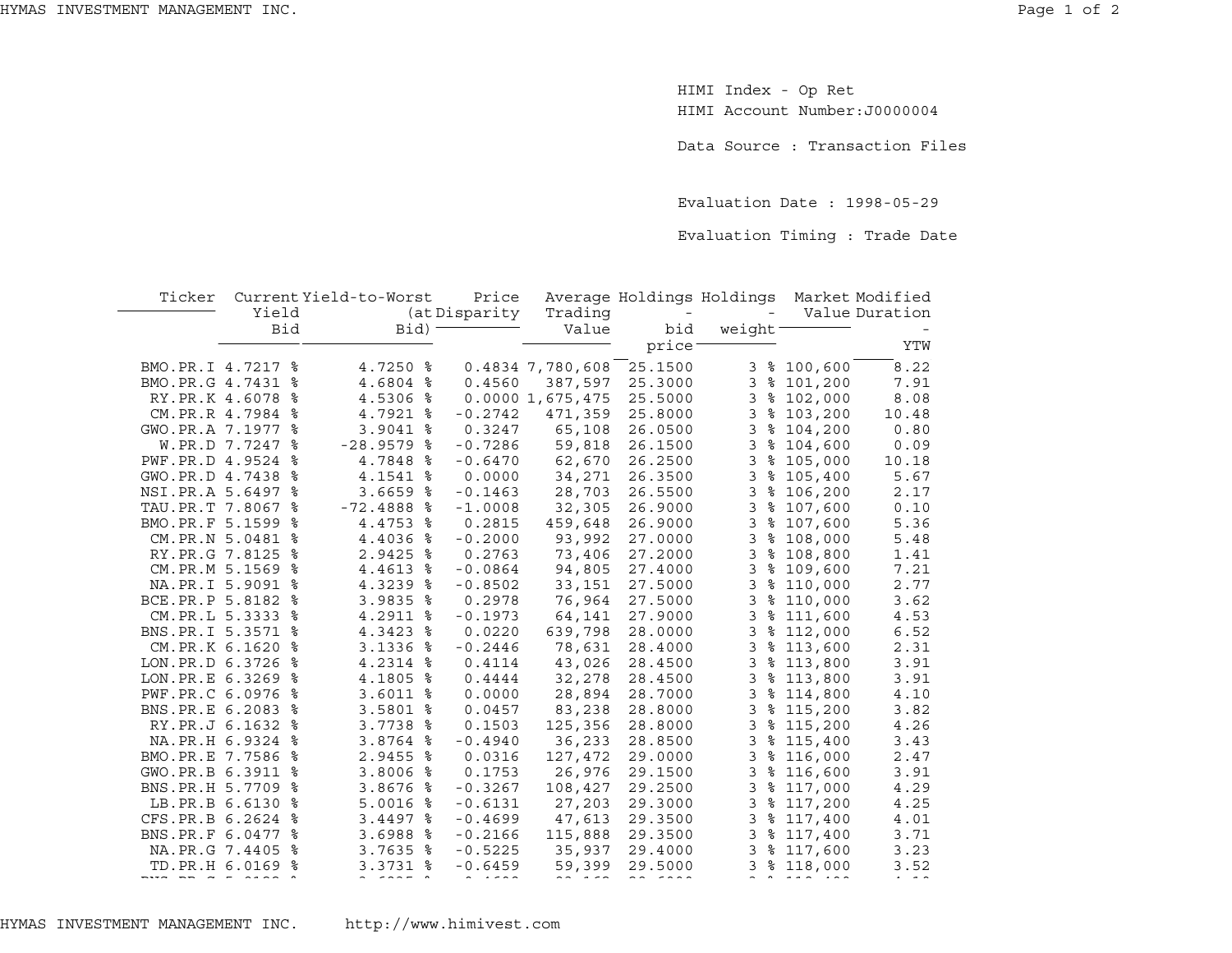| 4.10 |
|------|
| 3.05 |
|      |
|      |
|      |
|      |
| 4.32 |
|      |